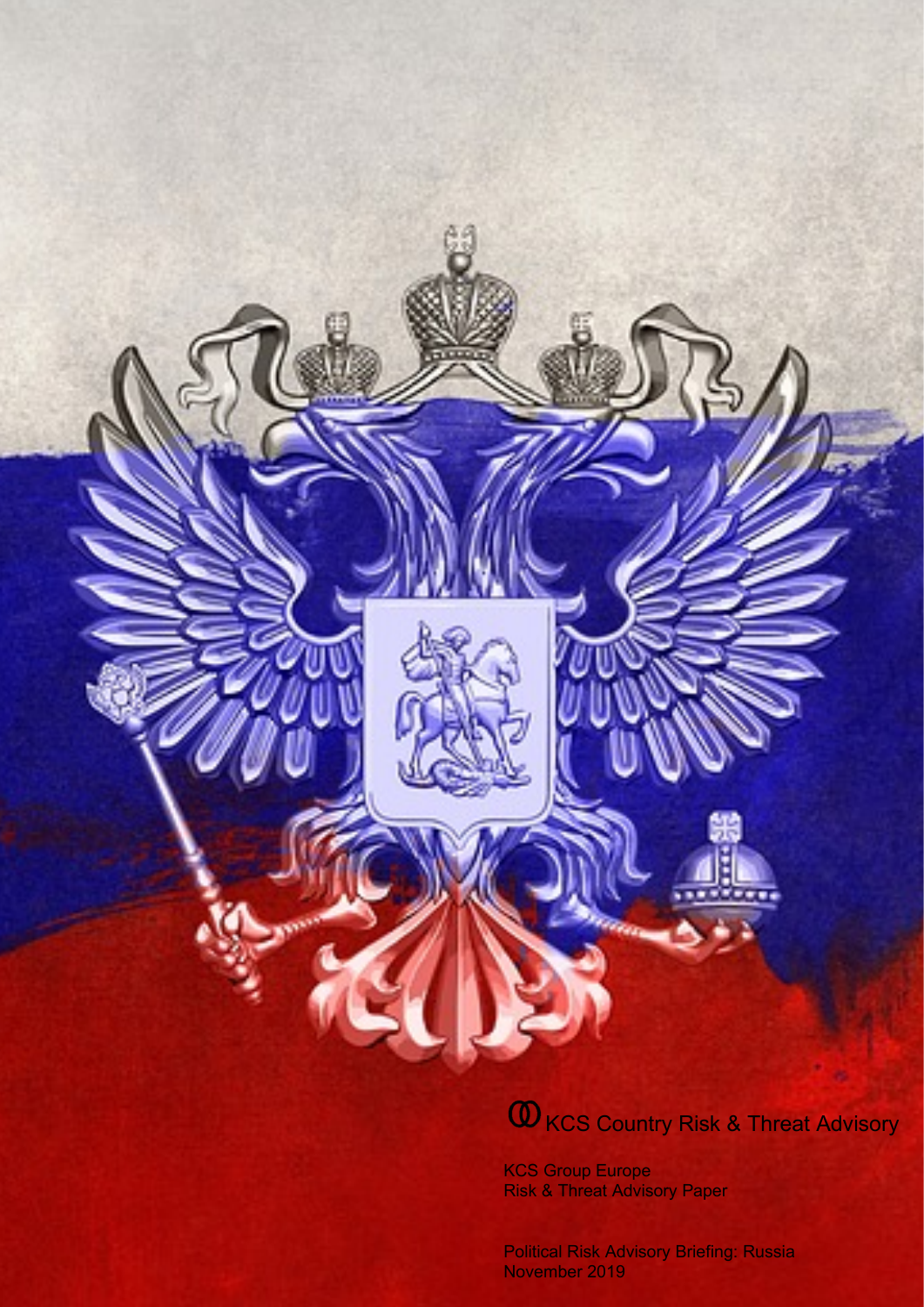# **Political Risk Advisory Briefing: Russia**

 $\mathcal{L}_\text{max}$  , and the contribution of the contribution of the contribution of the contribution of the contribution of the contribution of the contribution of the contribution of the contribution of the contribution of t

The Investment Environment and Challenges of Doing Business

| Country:           | Russia                       |
|--------------------|------------------------------|
| <b>Population:</b> | 142,112,776 (July 2018 est.) |
| Source:            | <b>CIA World Factbook</b>    |

## **Russia has a Risk Rating of 5.**

| Very High     | The assorted threats described in the<br>report are almost certain to have a<br>derogatory effect. |  |
|---------------|----------------------------------------------------------------------------------------------------|--|
| High          | The threats are extremely likely to<br>negatively affect the business.                             |  |
| Very Possible | There is a strong likelihood of problems<br>arising in this country.                               |  |
| Possible      | There is a fair chance of problems arising<br>in this country.                                     |  |
| Low           | There is a low likelihood of any threats<br>impacting business.                                    |  |
| Very Low      | There are virtually no impediments to<br>successful business in this country.                      |  |

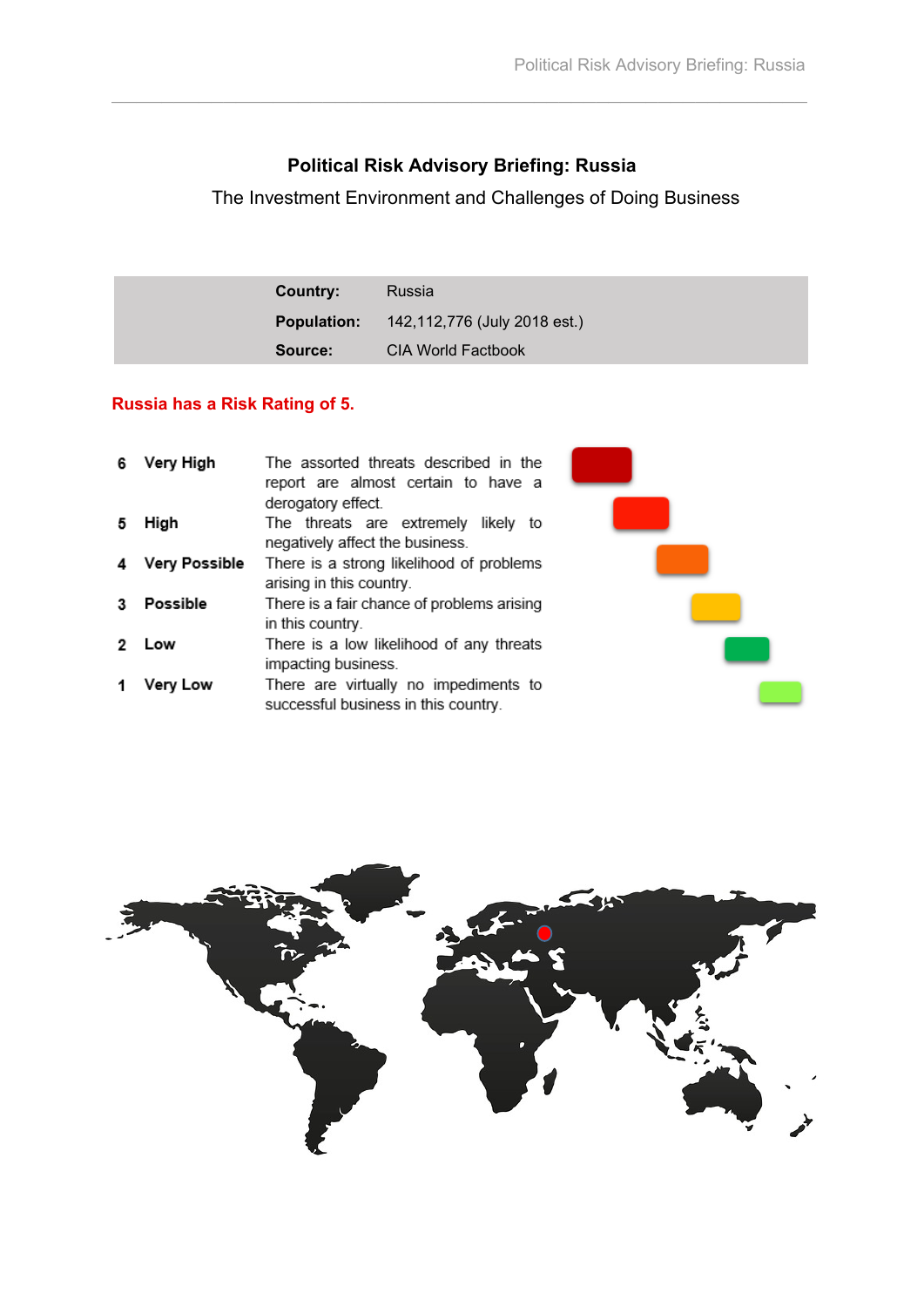#### **Putin's Russia – A Tale of Two Decades**

This year marks the twentieth anniversary of President Vladimir Putin's rule: for 16 of the last 20 years he has served as President of the Russian Federation (currently on his fourth and final presidential term, unless changes are made to the constitution, not for the first time), whilst for four years (2008-12) he served as prime minister (as well as for five months in 1999). He continues to be, without doubt, the central figure and most powerful person in the Russian political and economic system.

 $\mathcal{L}_\text{max}$  , and the contribution of the contribution of the contribution of the contribution of the contribution of the contribution of the contribution of the contribution of the contribution of the contribution of t

In the first decade of his rule (1999-2008), Putin presided over unprecedented economic growth, supported by high oil prices, with real GDP growth of 95% and a doubling of per capita GDP. The second decade of the Putin administration has been far less economically successful: after outperforming emerging market peers in the 2000s, Russia's growth profile weakened materially, particularly from 2014 onwards. This was primarily driven by the "double whammy" of US / EU imposed sanctions – following Russia's annexation of Crimea in March 2014 – and the precipitous drop in oil prices in the second half of 2014.

Subsequent rounds of sanctions, geopolitical tensions and the ongoing threat of further material sanctions being imposed have contributed to an environment of uncertainty, which has been a brake on both domestic and foreign private investment.

In 2015, Russia entered a recession, with GDP contracting 2.3% in real terms, followed by anaemic growth averaging 1.4% *per annum* in 2016-18 and projected growth (based on IMF data) of 1.1% in 2019. According to official statistics, real disposable incomes have fallen in each of the past five years (2014-18).

On the positive side, the Russian Government continued to pursue sound macroeconomic and prudent fiscal policies, bringing annual CPI inflation below the targeted 4% and strengthening banking sector oversight. In February 2019, Moody's was the last of the major rating agencies to restore Russia's sovereign credit rating to investment grade.

Following re-election, Putin issued a decree in May 2018, setting out a programme of ambitious development objectives for his six-year presidential term. These include reinvigorating the economy, halving poverty and extending life expectancy. These objectives have been embedded in 13 national projects (further broken down into more than 70 subprojects), envisaging a significant increase in public spending on infrastructure, health and education.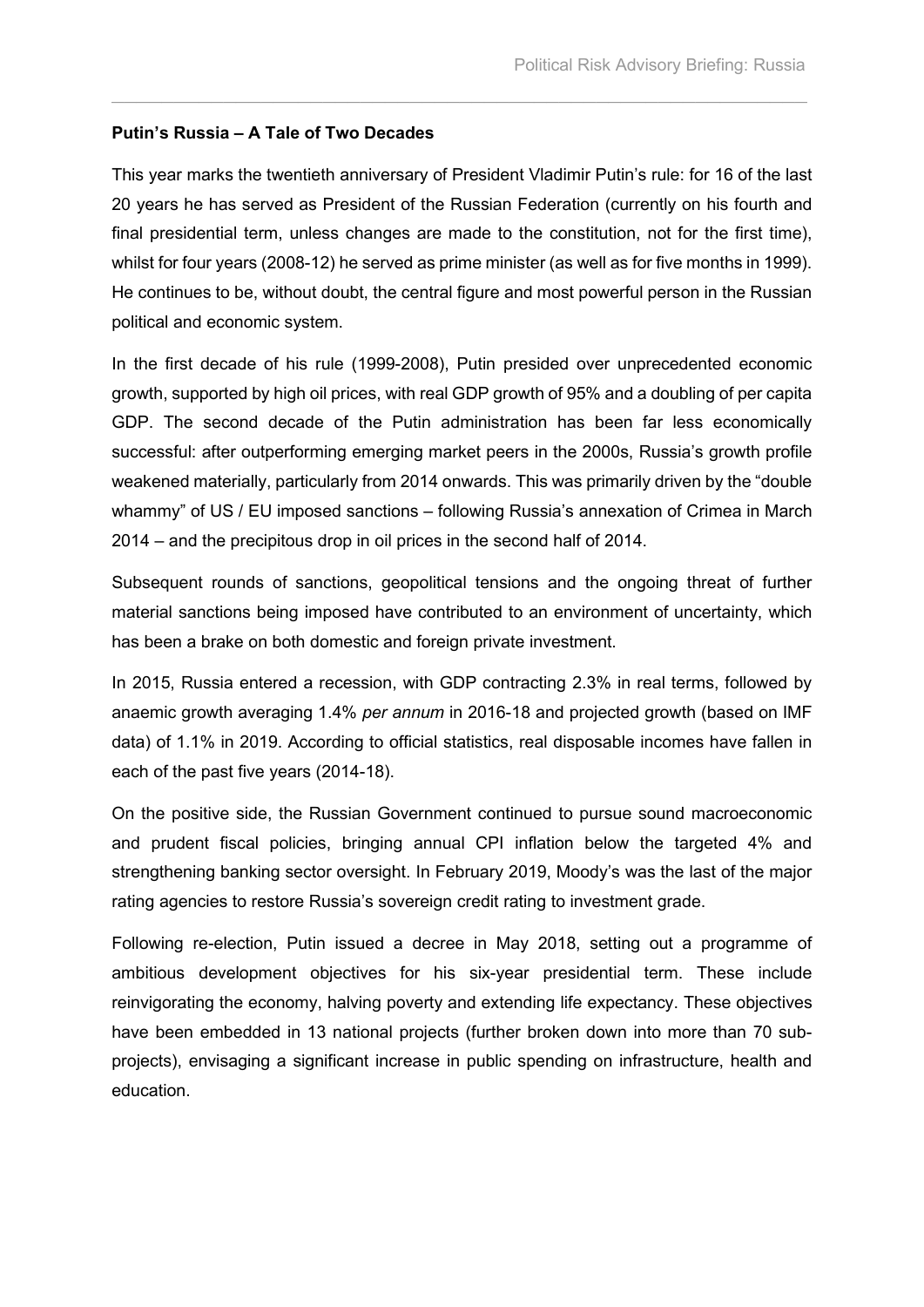Public sector spending on these national projects is expected to be a key driver in lifting real GDP growth to 1.9% in 2020. Furthermore, the Russian Government has announced its socalled "regulatory guillotine" initiative to reduce the regulatory burden, cut red tape and improve the business environment.

 $\mathcal{L}_\text{max}$  , and the contribution of the contribution of the contribution of the contribution of the contribution of the contribution of the contribution of the contribution of the contribution of the contribution of t

However, in the absence of deeper structural reforms, the IMF projects only moderate real GDP growth going forward of *circa* 2% in 2020-23 and *circa* 1.8% from 2024 onwards. Key structural reforms include tackling widespread corruption and institutional weaknesses, reducing the state's presence in the economy, cutting excessive regulation and improving infrastructure.

#### **Corruption & Cronyism Endure**

In the World Bank's 2019 Ease of Doing Business survey, Russia ranked 31<sup>st</sup> out of 190 economies, having made significant progress made over the past half-decade: in 2014/15, the country climbed 30 places to 62<sup>nd</sup> position, steadily improving thereafter to its current ranking. Russia, with a 2019 score of 77.37 is comfortably above the regional average for Europe and Central Asia of 72.34. It also leads the BRIC pack, with Brazil ranking 109<sup>th</sup>, India 77<sup>th</sup> and China  $46<sup>th</sup>$  in the 2019 survey.

However, despite various anti-corruption campaigns, corruption remains endemic, including at the highest levels of government and of the Putin administration. According to the most recent Transparency International Corruption Perceptions Index, Russia ranked 138<sup>th</sup> out of 180 countries (dropping three places compared to the previous year). It scored 28 out of a maximum 100, below the average for the Eastern Europe and Central Asia region of 35.

In December 2018, Russia's long-serving Prosecutor General Yuri Chaika reported 7,800 convictions for corruption during the course of 2018, including of 837 law enforcement officials, 63 elected officials at the sub-federal level, and 606 federal, regional, and municipal officials.

Recent high-profile cases include Colonel Kirill Cherkalin, head of the banking sector oversight team in the economic security department of Russian's domestic intelligence service (the FSB), who was arrested on bribery charges in May 2019; following his arrest, *circa* USD\$180 million in cash and jewellery was found in his apartment and other properties. In recent years, there have been arrests and convictions of government ministers (e.g. former Economy Minister Alexei Ulyukayev in 2017), regional governors, other senior state officials and prominent businessmen.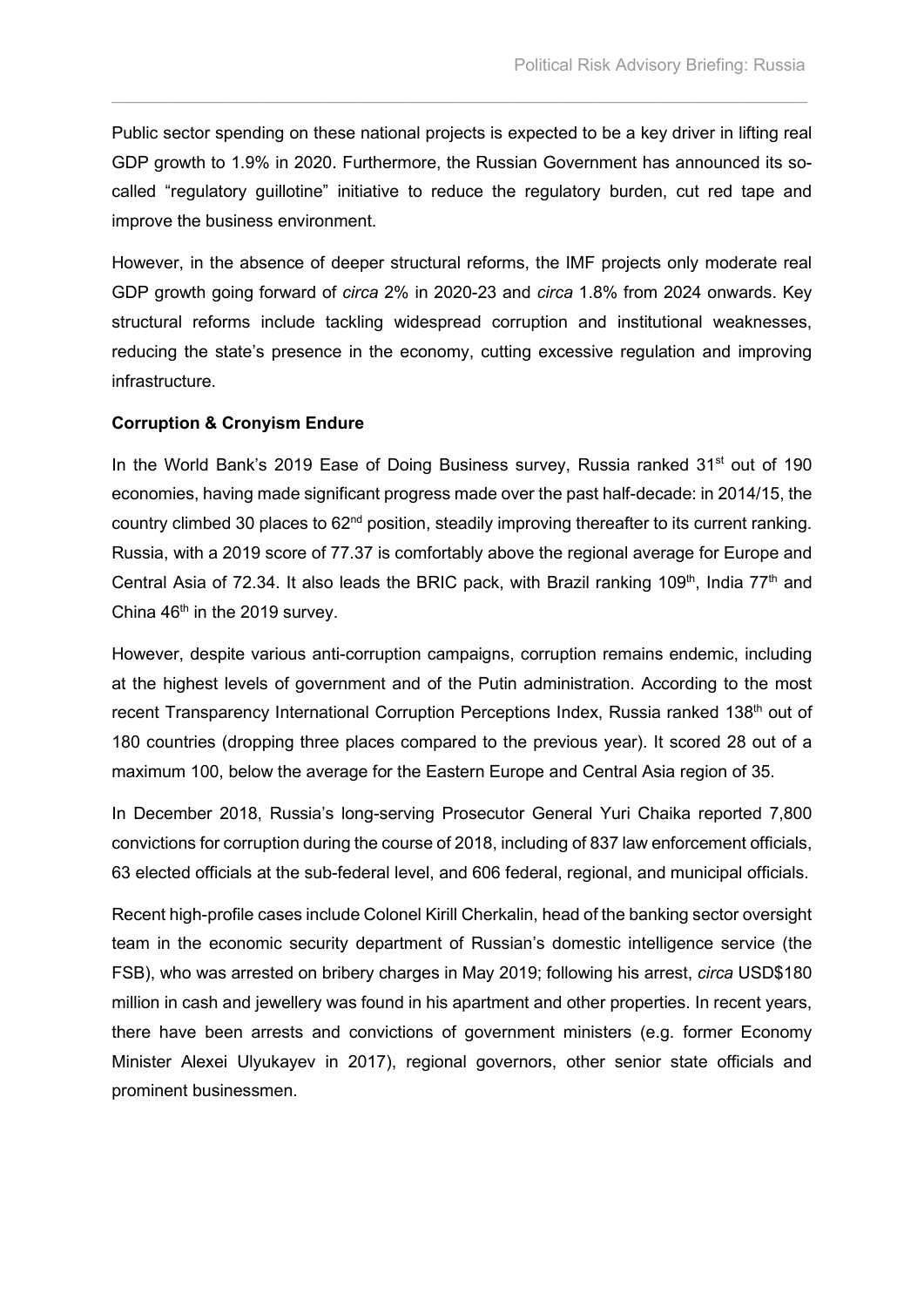However, given the well-documented evidence of corruption across the ruling elite, compiled by anti-corruption campaigner and opposition politician Alexey Navalny among others, including within Putin's circle, the arrests and convictions to date look less like a systematic crackdown and more politically motivated, or the product of inter-agency rivalries, conflicts between elite groups etc.

 $\mathcal{L}_\text{max}$  , and the contribution of the contribution of the contribution of the contribution of the contribution of the contribution of the contribution of the contribution of the contribution of the contribution of t

Russia's legal system remains strongly weighted in favour of the state, leaving investors with limited recourse in legal disputes with the government. In addition, well-connected businessmen are able to manipulate the court system in order to resolve their business disputes.

FDI inflows into Russia have been modest in the past five years, averaging 1.3% of GDP *per annum* over the period 2014-18. In the previous five-year period (2009-13), they averaged 2.8% of GDP *per annum*. However, the peak period was the five years running up to the global financial crisis (2004-08) when average annual FDI inflows were 3.4% of GDP.

#### **Case Studies**

*Below, we briefly present two cases that highlight some of the challenges which foreign investors face in doing business in Russia – the cases of: (1) Baring Vostok Capital Partners and its investment in Vostochnii Bank; and (2) BP's Russian joint venture (2003-12), TNK-BP.*

#### **Baring Vostok Capital Partners**

Baring Vostok Capital Partners (BVCP), launched in 1994, is one of the largest private equity funds in Russia / the CIS, having invested *circa* USD\$3 billion into 80 companies in Russia and other CIS countries, including as an early investor into Russia's most successful tech company, Yandex. BVCP tends to avoid politically sensitive sectors in favour of tech, financial services and consumer goods companies. In February 2019, BVCP's founder, US citizen Michael Calvey, was arrested on fraud charges and held in pre-trial detention, along with several colleagues, becoming the most prominent Western businessman to be incarcerated in post-Soviet Russia (although he was subsequently released to house arrest).

The case stems from a dispute that BVCP, as the majority shareholder of a Top 30 Russian retail and corporate lender, Vostochnii Bank, had with its key Russian minority shareholders. Prosecutors alleged , based on a complaint filed to the FSB by minority shareholder Sherzod Yusupov, that Calvey and associates had defrauded the bank of *circa* USD\$40 million, asserting that the valuation of collateral transferred to the bank when a BVCP-related party defaulted on a loan had been greatly inflated.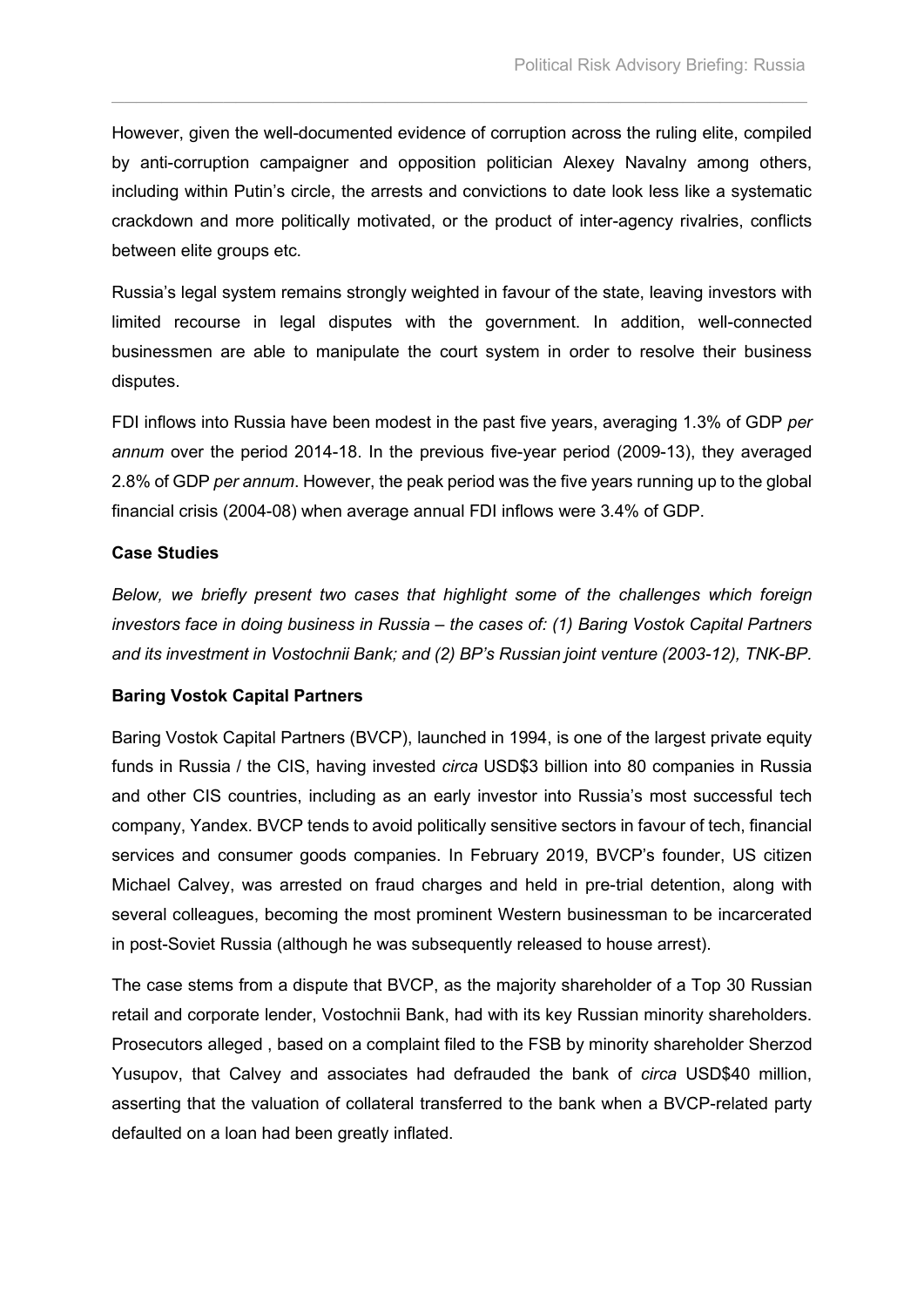Prior to this, BVCP had accused the key minority shareholders, Artyom Avetisyan and Yusupov, of asset-stripping to the tune of USD\$300 million another bank (Uniastrum Bank), which they owned ahead of it being merged with Vostochnii Bank in 2017. It is alleged that the asset-stripping transactions occurred between completion of due diligence by BVCP, and its advisors, and the signing of the merger agreement. In April 2018, BVCP initiated arbitration at the London Court of International Arbitration (LCIA), seeking US\$300 million in compensation.

 $\mathcal{L}_\text{max}$  , and the contribution of the contribution of the contribution of the contribution of the contribution of the contribution of the contribution of the contribution of the contribution of the contribution of t

Furthermore, as part of the deal, BVCP had granted Avetisyan an option to acquire an additional 9.9% in the bank which, if exercised, would enable the minority shareholder group to gain majority control of Vostochnii. After the asset-stripping transactions came to light, BVCP sought to prevent the option from being exercised until they had received compensation.

Avetisyan reportedly used his connections in the Putin administration and within the FSB to initiate a case against Calvey and associates. This resulted in them being held in pre-trial detention, both to put pressure on BVCP to abandon its LCIA arbitration and to accelerate gaining majority control of the bank.

Although not yet resolved, this case clearly sends a strongly negative message to foreign investors. If an experienced foreign investor in Russia can be held in pre-trial detention over a commercial dispute like this (on charges that look questionable), it suggests the Russian authorities are not particularly concerned about attracting FDI into the country.

However, BVCP could also have done more to minimise the potential risks in preparing for this deal. There are three main lessons that come out of this conflict: (1) choose your partners carefully and perform detailed background / reputational checks; (2) write into the deal documentation, thorough legal protections, to guard against situations such as pre-merger asset-stripping; and (3) avoid committing upfront to an option which may transfer control over the company or bank to the other party.

#### **TNK-BP: Risk vs Reward**

In June 2003, a deal was signed establishing Russia's third largest oil company, TNK-BP – a joint venture between BP and Alfa-Access-Renova (AAR), a consortium of Soviet born tycoons led by Mikhail Fridman. It was a 50:50 joint venture, with neither party holding control. BP had attempted to negotiate the acquisition of a 51% shareholding but had been blocked.

Soon after the deal was done, tensions started to build up due to diverging views on strategy.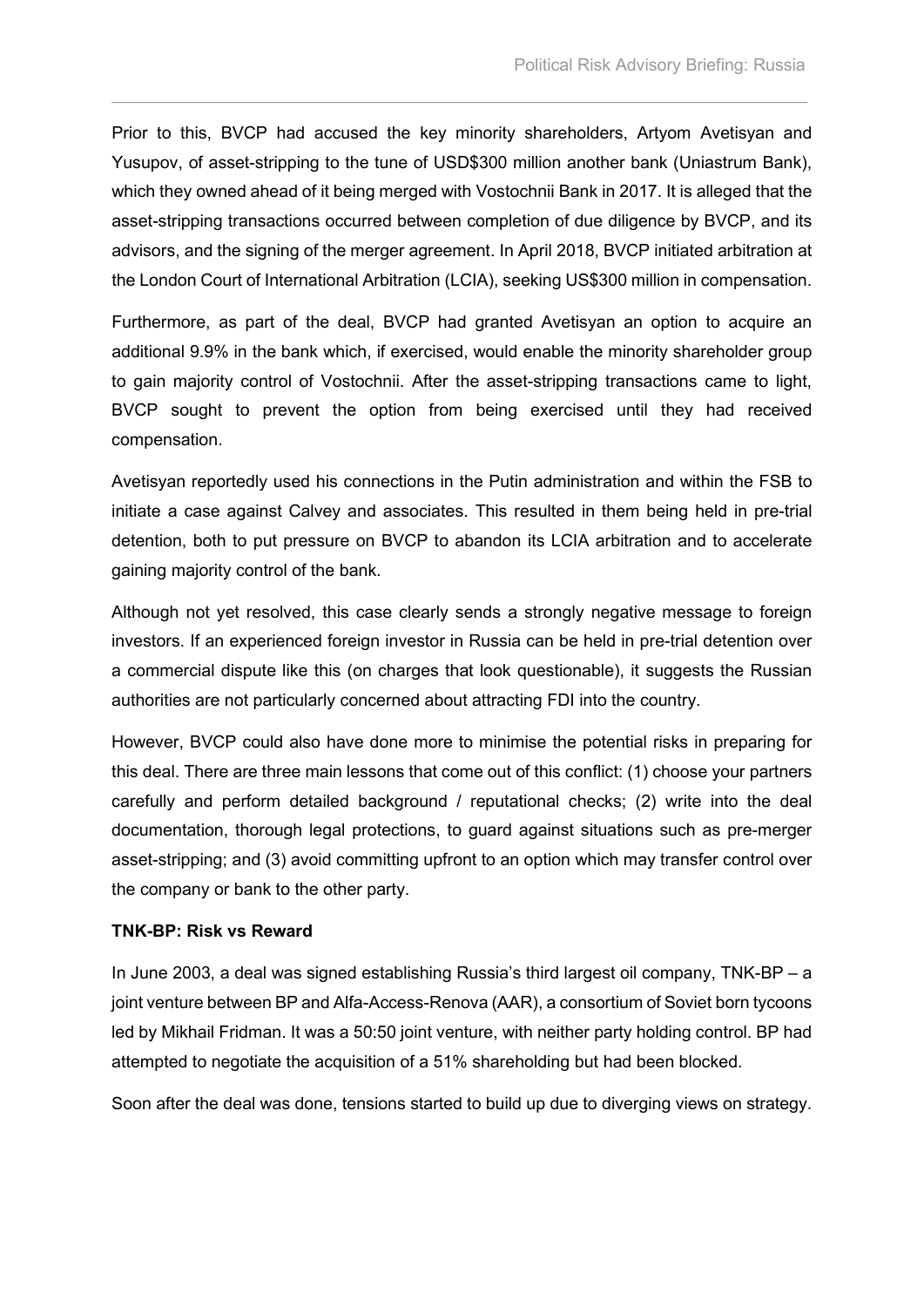In 2008, the shareholder dispute entered the public domain, with TNK-BP paralysed by labour inspections and audits, whilst CEO Bob Dudley had to leave Russia citing a campaign of "sustained harassment" against him, all of which was allegedly instigated by the wellconnected Russian partners. Under the terms of a "peace deal" in 2009, BP effectively ceded operational control over the joint venture to AAR, with Bob Dudley stepping down as CEO and AAR gaining the right to appoint his successor.

 $\mathcal{L}_\text{max}$  , and the contribution of the contribution of the contribution of the contribution of the contribution of the contribution of the contribution of the contribution of the contribution of the contribution of t

After some further conflicts between the shareholders, in 2012 both BP and AAR exited, selling out to Russian oil major Rosneft. Although it had not been a particularly pleasant journey, it was one of the most lucrative investments in BP's history. BP had earned US\$19 billion in dividends over TNK-BP's almost 10-year life and received US\$12.5 billion in cash and a *circa*  20% stake in Rosneft upon exit, all from an initial outlay of US\$7.5 billion in 2003.

This case highlights the potential risks of entering a joint venture where the foreign investor does not have control, although BP understood from the outset that control would not be possible for political reasons.

Nonetheless, BP made a number of unnecessary mistakes which could have been avoided if they had done their homework properly with regards to better understanding their Russian partners and the environment in which they were operating.

#### **Other Market Entry Issues**

With regards to teaming up with an appropriate local Russian partner, besides full general due diligence, background checks, reputational scrutiny etc, it is very important to assess the risk of US or EU sanctions being imposed upon a potential partner.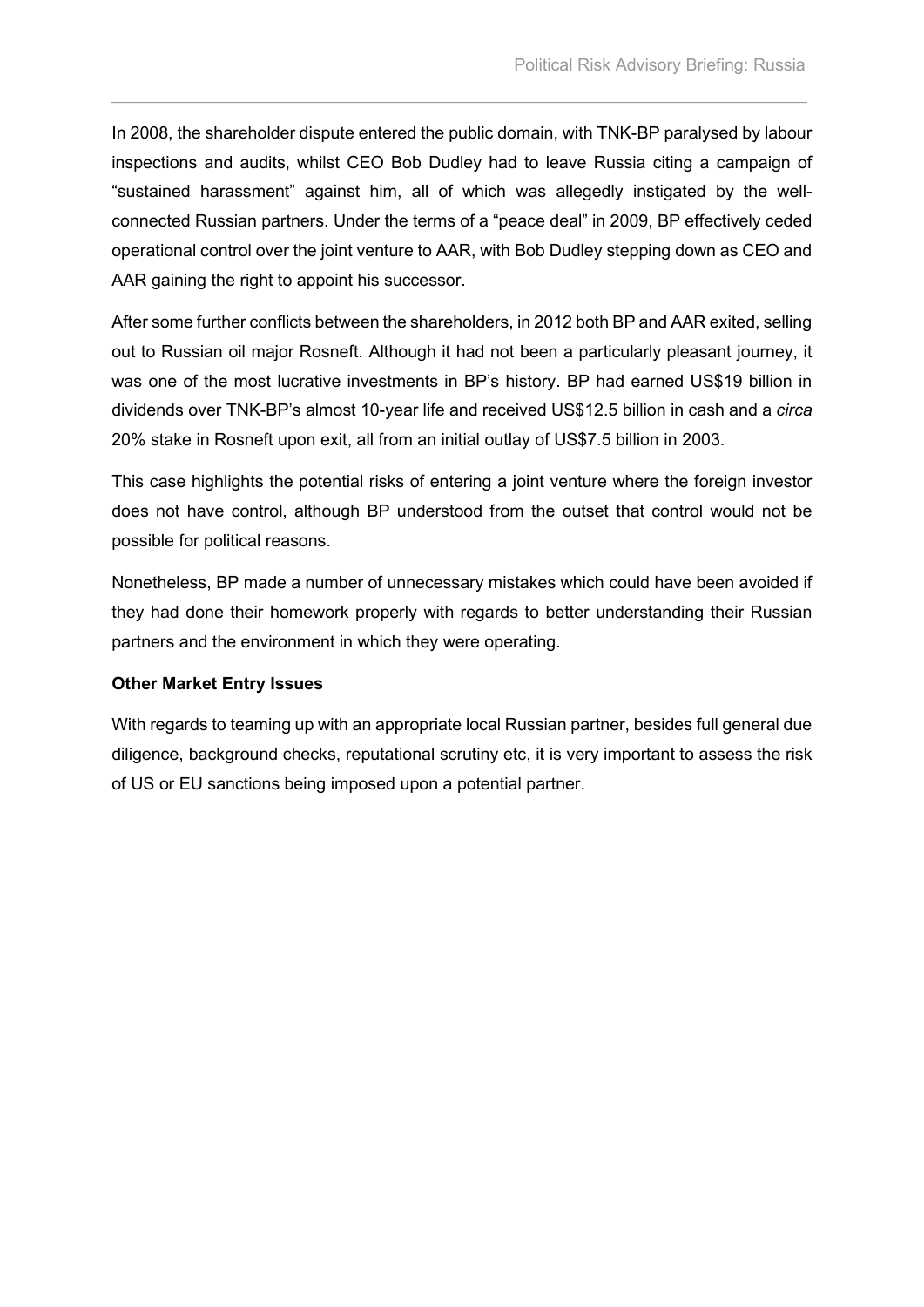## **APPENDIX**

## **GREY AREA DYNAMICS**

Over the years, KCS has made it their business to find workable solutions to impossible problems. To do this, KCS has sought to establish clearly the intelligence gap between perception and reality.

 $\mathcal{L}_\text{max}$  , and the contribution of the contribution of the contribution of the contribution of the contribution of the contribution of the contribution of the contribution of the contribution of the contribution of t

In today's market where terrorism, organised crime, cybercrime and government sponsored cyber espionage and war appear to confront us daily, we need reliable tools to identify the risks well in advance. It was for these reasons that KCS created and developed the analysis of risk by Grey Area Dynamics or GAD's, as they are often referred.

GAD's are all the risks, weakness and threats that will, at one time or another, interfere, disrupt or at worst close down businesses. In the projects and work in which KCS have been involved in all over the world, it has been evident that the GAD's identified, can and do kill. This method of risk assessment and measurement goes well beyond standard due diligence and is a collective description of factors, which can be passive and non-passive, legal and illegal. Because GAD's are difficult to quantify or assess from a purely economic viewpoint, these considerations do not normally feature in most credit ratings, investment and banking reports, which focus only on sovereign risk.

The main categories of Grey Area Dynamics usually encountered are:

### **Passive/Legal**

- Language & Dialects
- Local Customs & Traditions
- Local Staff motivation and training
- Tribalism and Integration
- Cultural & Local sentiment
- Regulations, Taxes and Duties
- Currency & Capital exposure payment methods and banking practice
- Environmental Hazards
- Pressure Groups
- Media Relations

#### **Non-Passive/Legal**

• Industrial & Labour Relations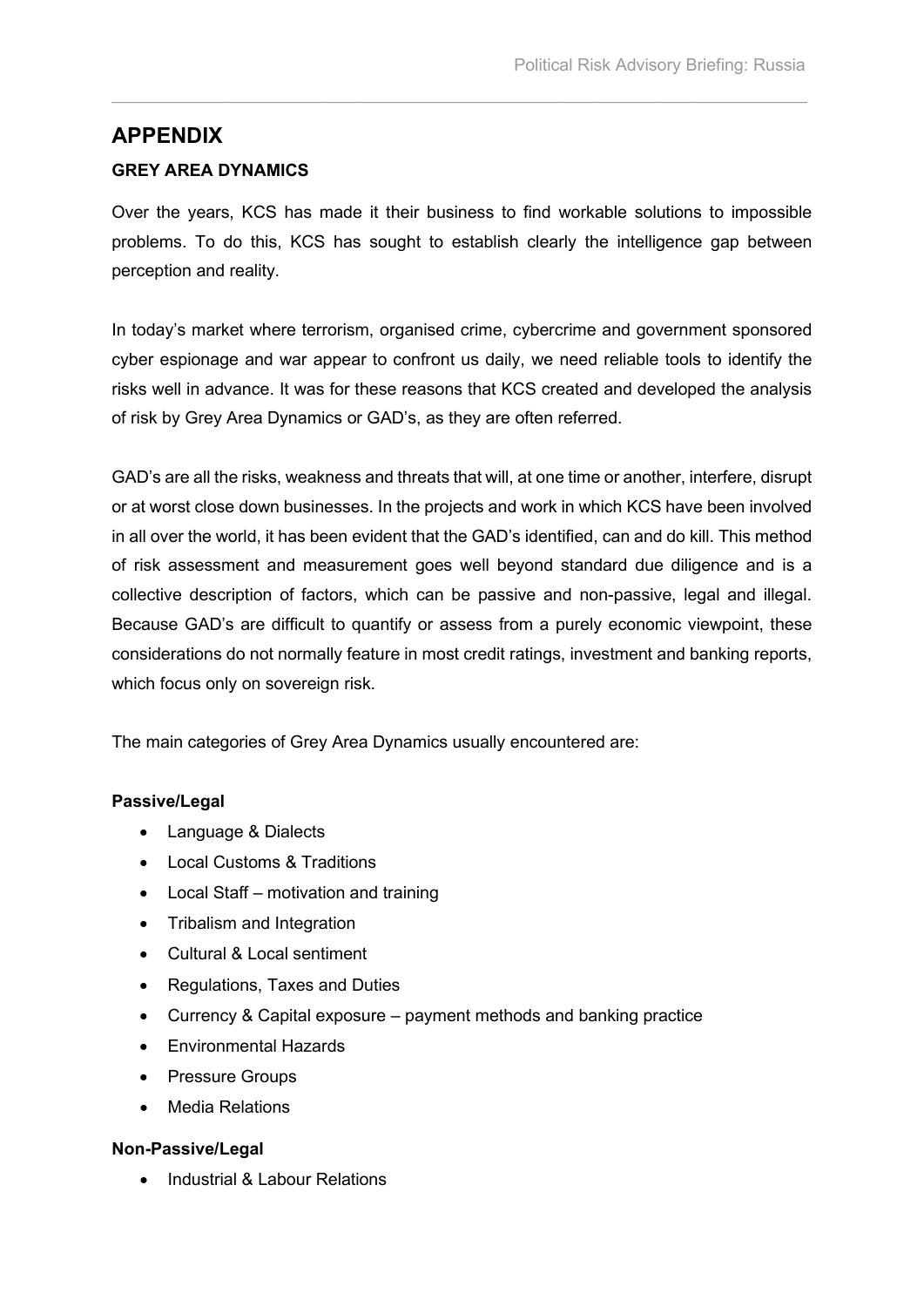• Absence or effectiveness of Legal Safeguards

 $\mathcal{L}_\text{max}$  , and the contribution of the contribution of the contribution of the contribution of the contribution of the contribution of the contribution of the contribution of the contribution of the contribution of t

- Government Policy and Nationalisation
- Overt and disguised/beneficial ownership
- Bureaucracy and Local Government
- Public or Media hostility

#### **Passive/Illegal**

- Bribery & Corruption
- Vested Interests and Cronyism
- Patronage
- Product diversion
- Parallel Trading
- Hidden Barriers to entry

#### **Non-Passive/Illegal**

- Counterfeit & Fraud
- Pilferage
- Unfair Market Competition
- Product Piracy
- Ethics and Corporate Espionage
- Organised Crime
- Threats to physical assets
- Kidnap & Extortion
- Religious Extremism
- Terrorism
- Civil Unrest
- Product Contamination

For a risk assessment to be thorough, it must encompass the potential for a broad array of economic, political and business situations that might affect a business venture. Evaluations limited just to political issues or financial factors may be completely misleading.